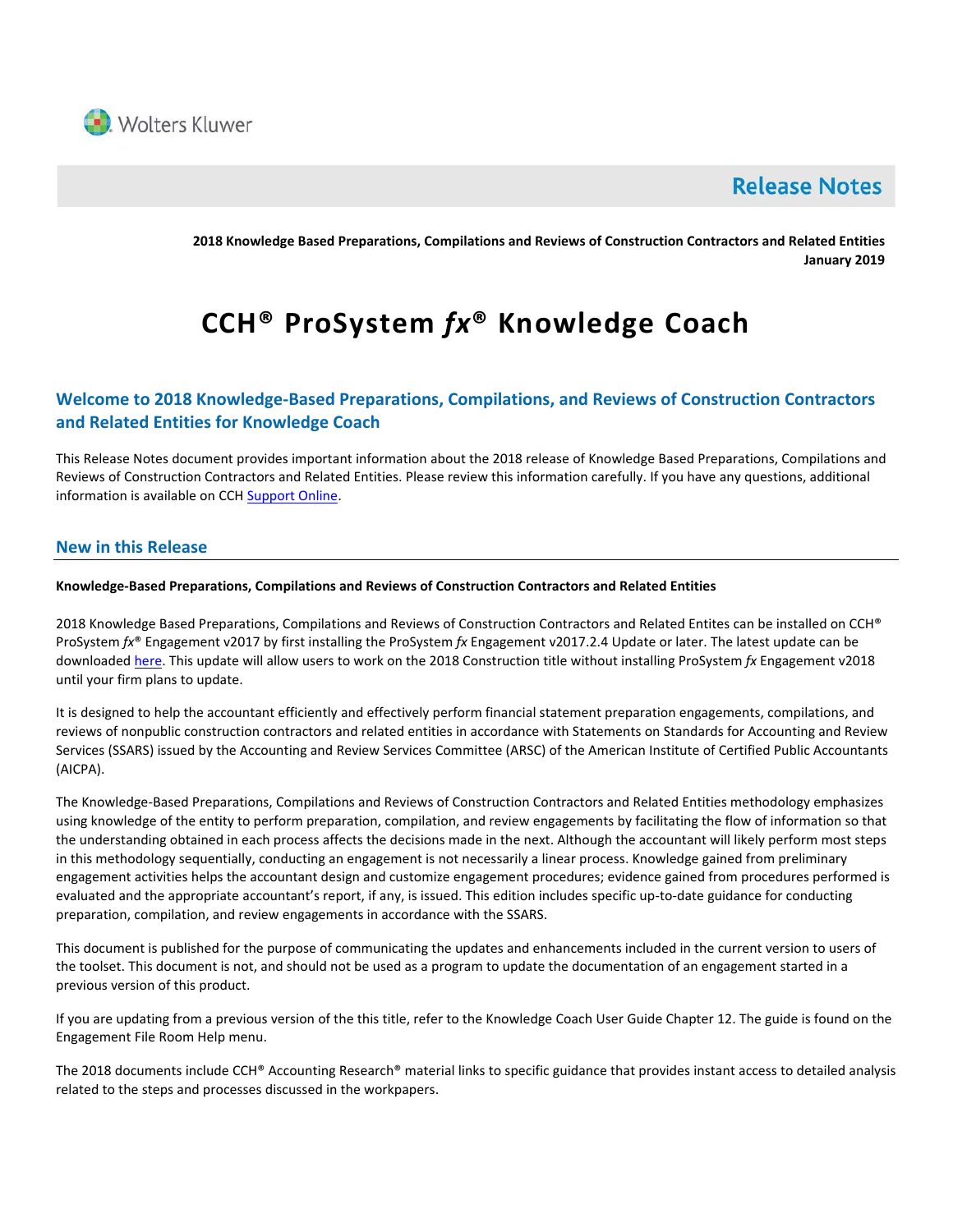**2018 Edition of Knowledge-Based Preparations, Compilations and Reviews of Construction Contractors and Related Entities** This edition features numerous enhancements, including:

- New and modified procedure steps and practice points for current accounting guidance noted above.
- Adding many new AIDs, CORs, and RPTs as follows:
	- o CMP-102 Compilation Program: Prospective Financial Statements
	- o CMP-103 Compilation Program: Pro Forma
	- o COR-201A Engagement Letter: Compilation of Financial Statements Prepared By Client in Accordance with U.S. GAAP
	- o COR-201G Engagement Letter: Compilation Engagement with Respect to One or More Specified Elements, Accounts, or Items of a Financial Statement
	- o COR-208A Engagement Letter: Compilation Pro Forma Financial Information Prepared by Client in Accordance with U.S. GAAP
	- o RPT-0914A Compilation Report: Prospective Financial Statements— Financial Forecast Supplemented By A Financial Projection
	- o RPT-0959A Compilation Report: Compiled Financial Statements Presented with Prior-Period Financial Statements Compiled by a Predecessor Accountant
	- o RPT-0966E Compilation Report: Comparative Financial Statements Prepared In Accordance With Accounting Principles Generally Accepted In The United States Independence Impaired With Reasons Not Disclosed
	- o RPT-0994A Compilation Report: Personal Financial Statements
	- o RPT-0994B Compilation Report: Personal Financial Statements Departure From U.S. GAAP
	- o RPT-1061A Review Report: Special-Purpose Financial Presentation on Comparative Financial Statements Prepared in Accordance With the AICPA's Financial Reporting Framework for Small- and Medium-Sized Entities
	- o RPT-1080 Review Report: Comparative Financial Statements Prepared In Accordance With Accounting Principles Generally Accepted In The United States Of America And The Review Is Performed In Accordance With Statements On Standards For Accounting And Review Services And International Standard On Review Engagements 2400 (Revised) Issued By The International Auditing And Assurance Standards Board

[Click here](http://support.cch.com/updates/KnowledgeCoach/pdf/guides_tab/2018%20Construction%20Entities%20PCR%20Title%20Overview%20for%20Knowledge%20Coach%20Users.pdf) for the 2018 Preparations, Compilations and Reviews of Construction Contractors and Related Entities Title Overview for Knowledge Coach Users.

In addition, forms and practice aids throughout have been updated to include new examples and tips, and where applicable, to take into account:

#### **New literature, standards, and developments, reflected in the following current accounting guidance:**

- Statement on Standards for Accounting and Review Services No. 24 (SSARS-24), Omnibus Statement on Standards for Accounting and Review Services - 2018);
- AICPA Guide Preparation, Compilation and Review Engagements;
- The revised AICPA Code of Professional Conduct (Code), including ET Section 1.295, Nonattest Services;
- AICPA Statement on Quality Control Standards No. 8 (QC Section 10), A Firm's System of Quality Control (Redrafted);
- AICPA Audit Risk Alert Developments in Preparation, Compilation, and Review Engagements 2017/18;
- FASB Accounting Standards Codification™ as of September 30, 2018, through Accounting Standards Update No. 2018-15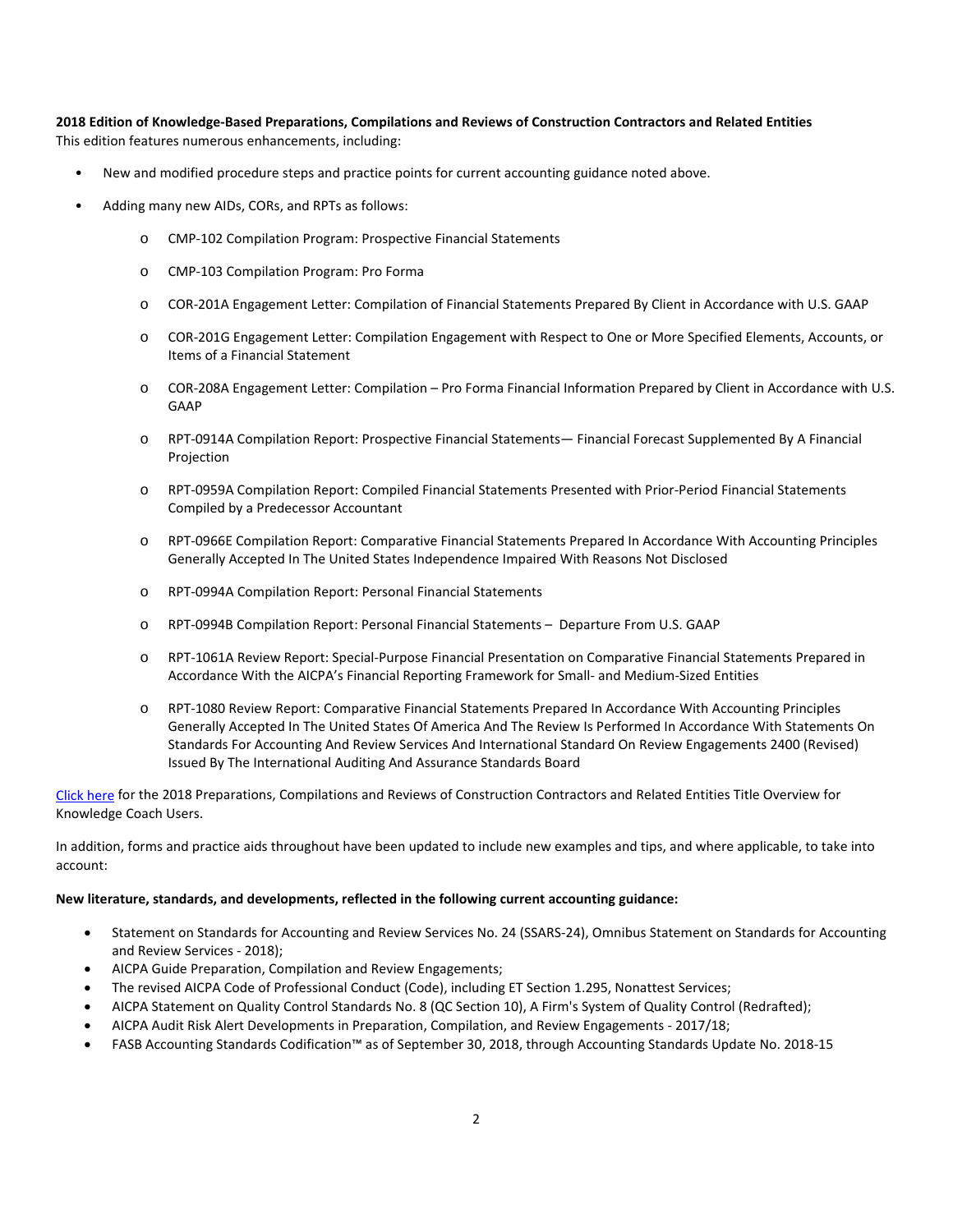#### **Important Notes:**

- Make sure to save changes to workpapers before closing the workpaper or the binder to ensure data is correctly updated.
- If your Current Editor Knowledge Coach Microsoft® Word workpapers become read-only or crash, please do the following:
	- o Keep the binder with the affected workpapers open.
	- o Highlight the workpaper in the binder window and go to **Tools > Save Knowledge Coach Answers**.

#### **System Requirements**

- This title requires the 2018 Financial Statement Base Title. The 2018 Financial Statement Base title MUST be installed with one of the following versions of CCH® ProSystem *fx* ® Engagement and Knowledge Coach.
	- o Engagement and Knowledge Coach v2017.2.4 or later available through the ProSystem *fx* Engagement v2017.2.4 Update. To identify what version you are running, please go to the **Help > About** window within the application.
	- o Engagement and Knowledge Coach v2018 or later.
- If you are upgrading from Engagement v7.1 or lower please contac[t Technical Support.](https://support.cch.com/contact)
- A minimum of 4GB of RAM is required for optimal performance when opening and navigating through Knowledge Coach workpapers.

#### **License Requirements**

- This title requires the Knowledge-Based Preparations, Compilations, and Reviews of Construction Contractors and Related Entities license. Any user that does not have a license for this title will not be able to use Knowledge Coach functionality in workpapers.
	-
- For more information on how to update your licensing, view [How do I add or update CCH ProSystem fx Engagement Licenses?](https://support.cch.com/kb/solution.aspx/sw3937) on our website.
- For more information on how to assign licenses, view [How do I assign Engagement Licenses?](https://support.cch.com/kb/solution.aspx/sw3943) on our website.

#### **Download Instructions**

If you are planning to use this title on Engagement and Knowledge Coach v2017, ensure you apply CCH ProSystem *fx* Engagement v2017.2.4 Update to all machines including Admin servers and terminal servers before installing the title. Review the Update's [release notes](https://d2iceilwdglxpz.cloudfront.net/release_notes/CCH%20ProSystem%20fx%20Engagement%20Release%20Notes%202017.2.4.pdf) for more information on deployment.

To download this title:

- 1. Navigate to the [Knowledge Coach Updates](http://support.cch.com/updates/KnowledgeCoach) section of the Engagement Support Website.
- 2. Select the Knowledge Coach Series. The series are arranged by title type, then industry.
- 3. Click on the Download File link next to the title you wish to download.

**Note**: On some occasions the content package file (.KCP) will download with the extension changed to .ZIP. If this occurs, please change the extension of the downloaded file to KCP using all capital letters.

You must install the 2018 Financial Statement Base title before installing the 2018 Knowledge Based Preparations, Compilations, and Reviews of Construction Contractors and Related Entities.

The Financial Statement Base title is also available on th[e Knowledge Coach Update Website.](http://support.cch.com/updates/KnowledgeCoach)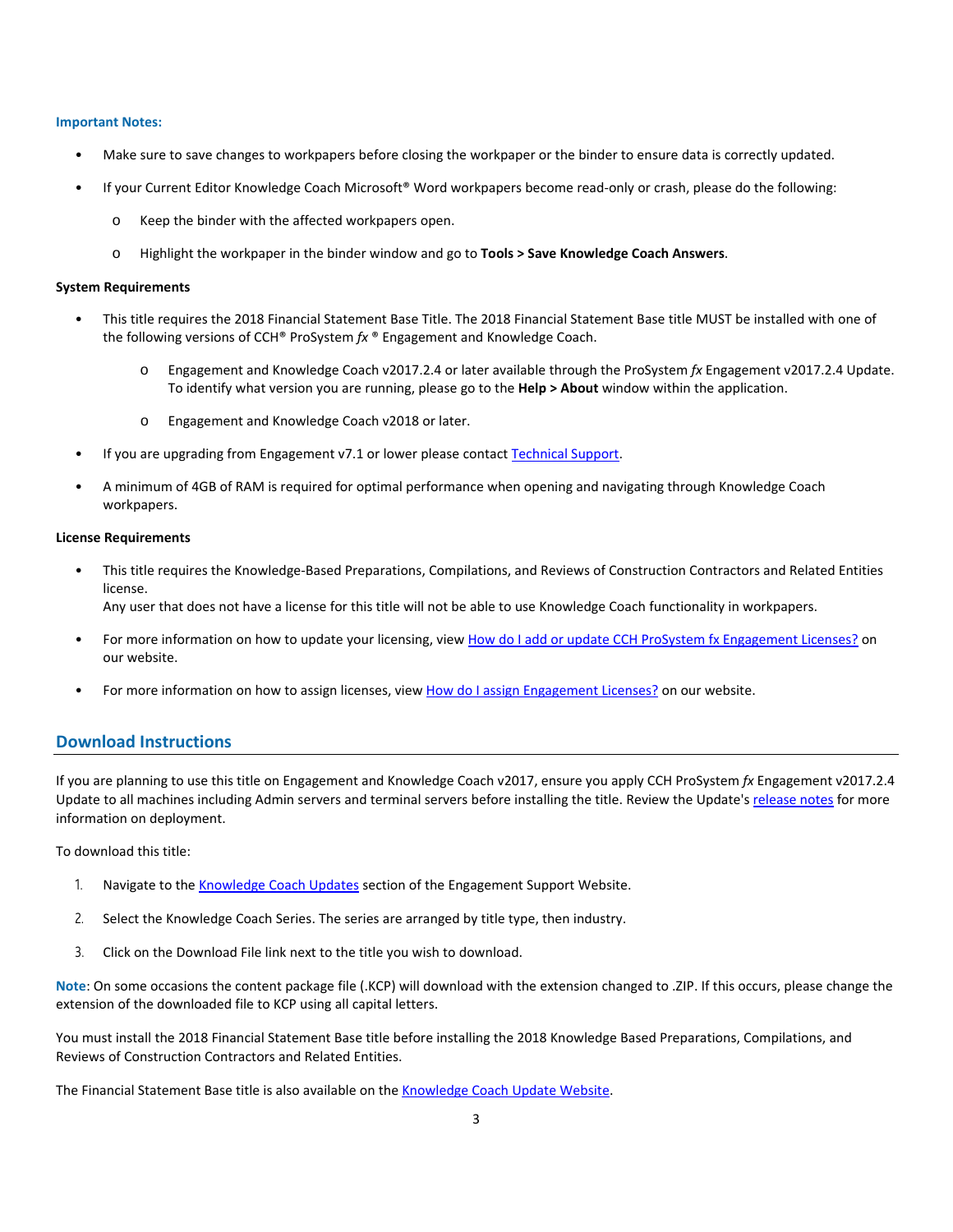The Knowledge Coach Content Package (KCP) download is a proprietary file that must be installed from within Engagement. Save this KCP file to a location on your local drive, and follow the Installation Instructions below.

#### **Installation Instructions**

Once you have downloaded your Knowledge Coach title, you will need to add it to the list of titles within CCH ProSystem *fx* Engagement. The only additional system requirement is approximately 75MB of disk space to store your Knowledge Coach Program content files. Please refer to the Engagement with Knowledge Coach Release Notes for any other system requirements.

After downloading the 2018 Knowledge Based Preparations, Compilations, and Reviews of Construction Contractors and Related Entities, do the following:

- 1. Launch the Engagement Workpaper Management application so that the Local File Room is displayed. Select **Tools > Knowledge Coach Titles**.
- 2. The Knowledge Coach Titles window will be displayed.
- 3. Choose **Add Title**.
- 4. Browse to the title package file (\*.KCP) that you previously downloaded from the Knowledge Coach Support Web site.
- 5. Choose **Open**.
- 6. The system will display a progress indicator while the title package is added. You will receive a message that the title has been successfully installed once the process is complete.

To release a title:

- 1. Select one of the Knowledge Coach titles in the list that has been added but is not yet released.
- 2. Choose **Release Title**. The current date and time will be displayed in the Date released column, and the status will change to "Released."

**Note**: In the Engagement Admin module, add and assign a Knowledge Coach module and the applicable Knowledge Coach title license to staff before using the workpapers.

**Important**: Once the 2018 Knowledge-Based Preparations, Compilations, and Reviews of the Construction Contractors and Related Entities title has been added and released, they will be automatically deployed to other staff members when they login to the "Office" location, or when they synchronize a binder that contains Knowledge Coach workpapers from this title.

### **Online Permission Key**

Permission key files may be downloaded from our [website](https://prosystemfxsupport.tax.cchgroup.com/permkey/download.aspx) or when adding or updating the new licenses within CCH ProSystem *fx* Engagement 2017 and higher. After updating the license file in the Engagement Admin module, licenses need to be assigned to the staff who will use 2018 Knowledge-Based Preparations, Compilations, and Reviews of Construction Contractors and Related Entities.

If you have not already established a Single Sign-on (SSO) account with Customer Service, we urge you to do so at this time.

#### CCH® Accounting Research Manager®

CCH's Accounting Research Manager ("ARM") is the most comprehensive, up-to-date and objective online database of financial reporting literature. It includes all authoritative and proposed accounting, and SEC literature, plus independent, expert-written interpretive guidance.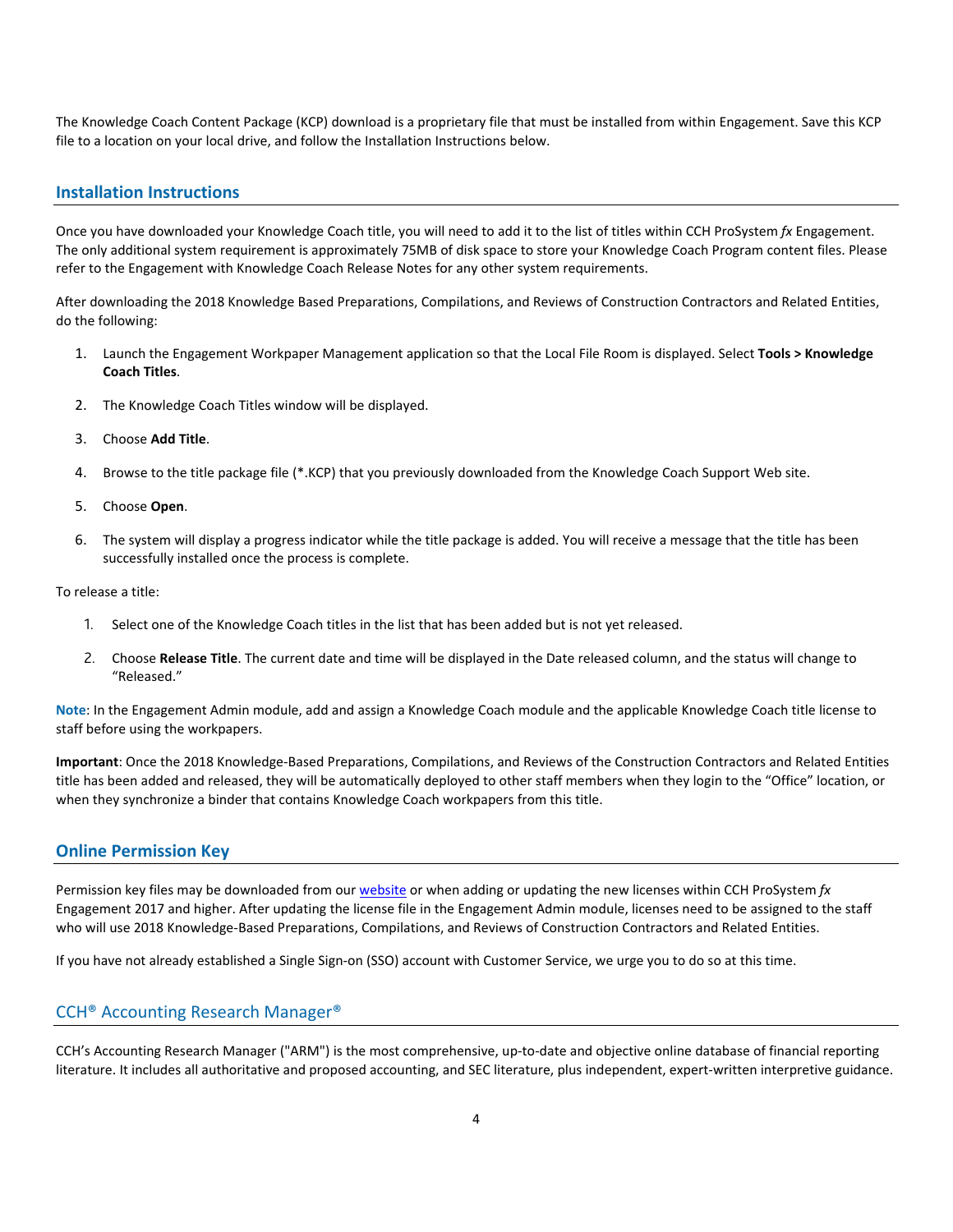Available on ARM, the Knowledge-Based Preparations, Compilations and Reviews of Construction Contractors and Related Entities Guide helps you comply with the most recent professional standards and guidance for the conduct of preparations, compilations and reviews and to integrate the use of practice aids, tools, and other resources with its guidance. This publication supplements and complements the Knowledge-Based documents that are available in Knowledge Coach.

If you subscribe to an ARM library that includes Preparations, Compilations, and Reviews of Construction Contractors and Related Entities content, you can link directly to source material from Resources within Knowledge Coach documents. These links have been updated to refer to the accounting standards under the FASB Accounting Standards Codifications. Also, if you subscribe to the Knowledge-Based Preparations, Compilations, and Reviews of Construction Contractors and Related Entities Guide on ARM, you can take advantage of references to the guide material from within the Knowledge Coach documents.

With Accounting Research Manager, you maximize the efficiency of your research time, while enhancing your results. Learn more about our content, our experts, and how you can request your free trial by visiting the [Accounting Research Manager website.](http://www.accountingresearchmanager.com/) You can also access the Accounting Research Manager Web site by selecting **Engagement > Binder Window > Shortcuts Bar > Guidance tab**.

# Using Your Knowledge Coach Content

To use your Knowledge Coach Workpaper Templates, do the following:

- 1. Open a binder in Engagement.
- 2. Select the workpaper tab into which you would like to insert the workpaper.
- 3. Select **New Knowledge Coach Workpaper** from the toolbar or File menu.
- 4. The *New Knowledge Coach Workpaper* dialog appears (Figure 1).
- 5. Select the **New Knowledge Coach Title** with the content you would like to use. You can only select titles you have installed. The information displayed changes to reflect the workpaper organization available for the selected title.
- 6. Select the **Knowledge Coach Workpapers** to insert into your binder and click **OK**.
- 7. In the *Selected Workpaper Properties* dialog, each workpaper name is automatically loaded into the Name field. Add a **workpaper index** in the Index field and make any Name modifications you desire. You can also modify the tab location or the roll forward settings for each workpaper.
- 8. Click **OK**. The integrated Knowledge Coach workpaper is now inserted into your engagement binder.

**Note:** For more information on how to use Knowledge Coach workpapers in your binder, see the Knowledge Coach User Guide.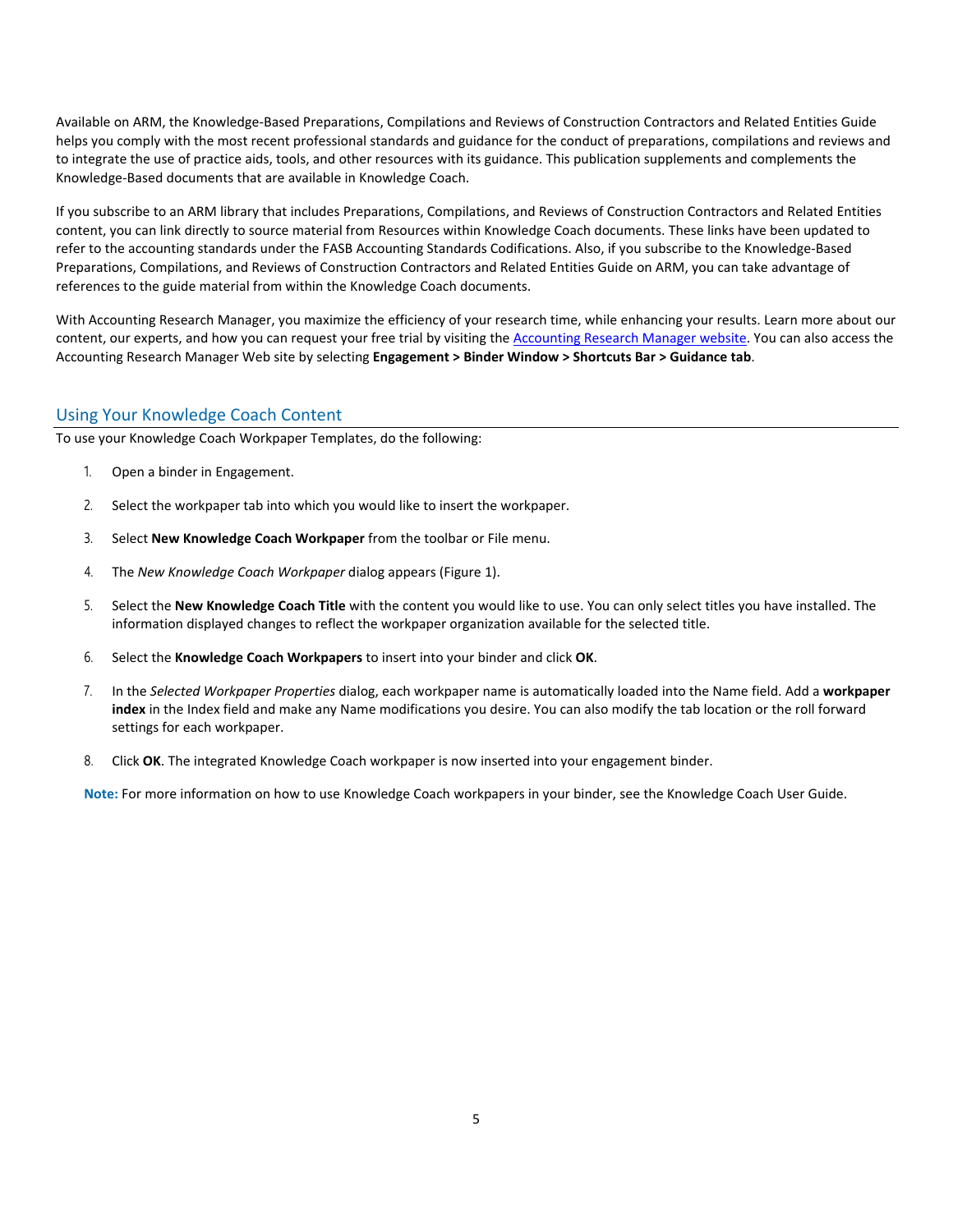| New Knowledge Coach Workpaper                                                 |                                                                                                                                                                                                                                                                    | $\times$                                                                   |
|-------------------------------------------------------------------------------|--------------------------------------------------------------------------------------------------------------------------------------------------------------------------------------------------------------------------------------------------------------------|----------------------------------------------------------------------------|
| Industry title selection                                                      | Workpaper selection                                                                                                                                                                                                                                                |                                                                            |
| $\leftarrow$ $\overline{Q}$                                                   | Q                                                                                                                                                                                                                                                                  | .i<br>$\frac{1}{16}$                                                       |
| 2018 KBA Construction Compilations                                            | Add independent workpapers without foundation workpapers                                                                                                                                                                                                           | Details of selected workpaper                                              |
| 2018 KBA Construction Preparations<br>2018 KBA Construction Reviews<br>≺<br>⋗ | 000-Resources<br>⊕⊹⊡<br>面口<br>100-The Communications Hub<br>面石<br>200-Pre-Engagement Procedures<br>画一<br>300-Risk Assessment-Understanding the Entity & Environment<br>画一<br>800-Compilation Procedures<br>面口<br>900-Evaluating, Concluding & Reporting Procedures | Highlight a workpaper or select<br>a workpaper check box to see<br>details |
| OK<br>Help<br>Cancel                                                          |                                                                                                                                                                                                                                                                    |                                                                            |
|                                                                               |                                                                                                                                                                                                                                                                    |                                                                            |

Figure 1 - New Knowledge Coach Workpaper

# **Additional Information on Knowledge Coach and the KBA Methodology**

#### **Knowledge-Based (KBA) Methodology**

Allows the results of one set of procedures to become the input for the next. The key components of the KBA methodology include:

- An Overview that guides accountants through the methodology;
- Knowledge-Based Preparation, Compilation and Review of Construction Contractors and Related Entities documents, integral to the risk assessment and overall accounting processes, which contain steps and procedures required by SSARS;
- Customizable Programs that take accountants through related steps and procedures;
- Practice Aids to help accountants complete steps or processes outlined in the Knowledge-Based Preparation, Compilation and Review of Construction Contractors and Related Entities documents and Programs;
- Accountant's Reports that provide a variety of sample accountant's opinions on financial statements; and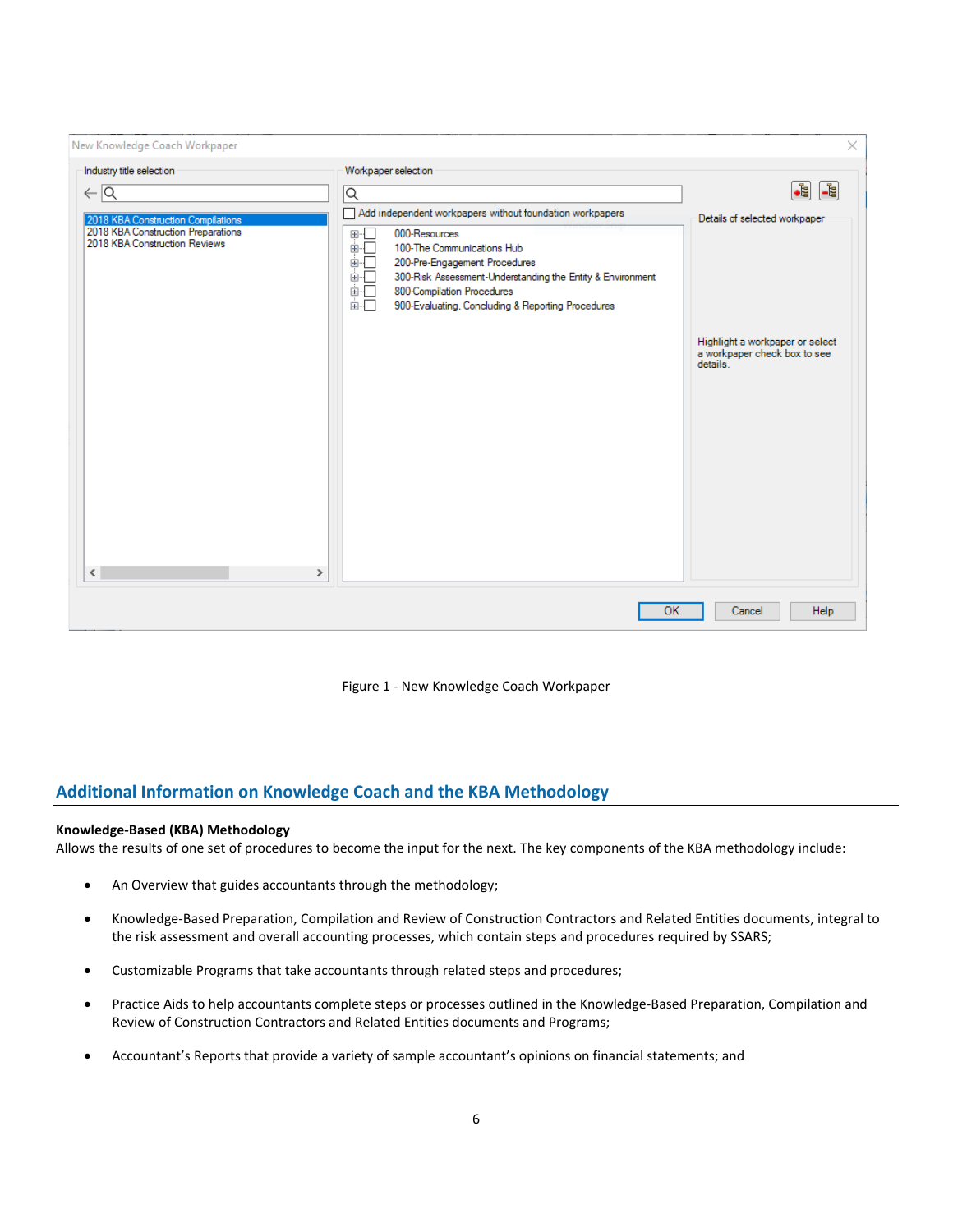- Correspondence documents that provide sample letters to be used to comply with SSARS requirements and in many other common situations.
- The AICPA's Accounting and Review Services Committee (ARSC) SSARS The practice aids and tools in the 2017 Knowledge-Based Preparations, Compilations and Reviews of Construction Contractors and Related Entities are designed around the AICPA's SSARS standards to assist accountants by:
	- Facilitating compliance with SSARS;
	- Encouraging more effective engagements through tailored engagement programs and comprehensive practice aids; and
	- Enhancing engagement documentation.

#### **CCH® ProSystem** *fx***® Knowledge Coach**

Knowledge Coach functionality allows accountants to use the Knowledge-Based methodology more efficiently by eliminating the need for duplicate entry of the same information, tailoring documentation to each particular engagement, and documenting the link between risks identified and procedures performed. PRP-100 Engagement-Level Tailoring Questions, CMP-100 Engagement-Level Tailoring Questions or REV-100 Engagement-Level Tailoring Questions are documents in Knowledge Coach that presents engagement-level questions designed to aid in tailoring the engagement documentation to fit each client. Completing the questions helps the accountant avoid duplication and unnecessary workpapers.

**Note:** Before you begin your engagement, please review the guidance in PRP-101 Overall Preparation Program, CMP-101 Overall Compilation Program or REV-101 Overall Review Program. This workpaper is intended to be your road map through a Knowledge-Based methodology. You should start your engagement with PRP-100 Tailoring Question Workpaper, CMP-100 Tailoring Question Workpaper or REV-100 Tailoring Question Workpaper and PRP-101 Overall Preparation Program, CMP-101 Overall Compilation Program or REV-101 Overall Review.

#### • **Risks**

The Risk Assessment features have been disabled since the 2012 Knowledge-Based Compilations and Review Title for Knowledge Coach. Refer to KBP-101 Preparation: Significant Matters, KBC-101 Compilation: Significant Matters and KBR-102 Review: Significant Matters to accumulate and review significant issues and findings. PRP-801 Preparation Program, CMP-801 Compilation Program: Significant Risks and Uncertainties and REV-802 Review Program: Significant Risks and Uncertainties provides a guide for implementing the guidance related to the disclosure of certain significant risks and uncertainties.

#### • **Information Flow**

Helps cut down on the time spent duplicating information across forms. In addition, the flow of consistent information ensures that information and updates to information are not missed between workpapers. Drill-down functionality helps the user navigate quickly to the source of the information, aiding in the review of the engagement file.

#### • **Diagnostics**

Help keep track of unresolved issues like unanswered questions, incomplete risks, program steps not linked to risks or relevant assertions, missing workpaper, and more.

#### • **Links to Accounting Research Manager (ARM**)

If you subscribe to an ARM library that includes accounting content, you can link directly to source material from Resources within Knowledge Coach workpapers. These links have been updated to reference to the accounting standards under the SSARS and accounting standards issued by the AICPA. Also, if you subscribe to the Knowledge-Based Preparations, Compilations and Reviews of Construction Contractors and Related Entities Guide on ARM, you can take advantage of links to the guide material from within the Knowledge Coach documents.

#### • **Interpretive Guidance**

It is integrated into each Knowledge Coach template through the Tips view of each new task pane. Informational features include Practice Points, Examples, Optional Workpapers, and Resources to help accountants work more effectively and efficiently. You can also navigate from Resources within a document or the tip pane directly to CCH's Accounting Research Manager and industry guides by simply clicking on the Reference.